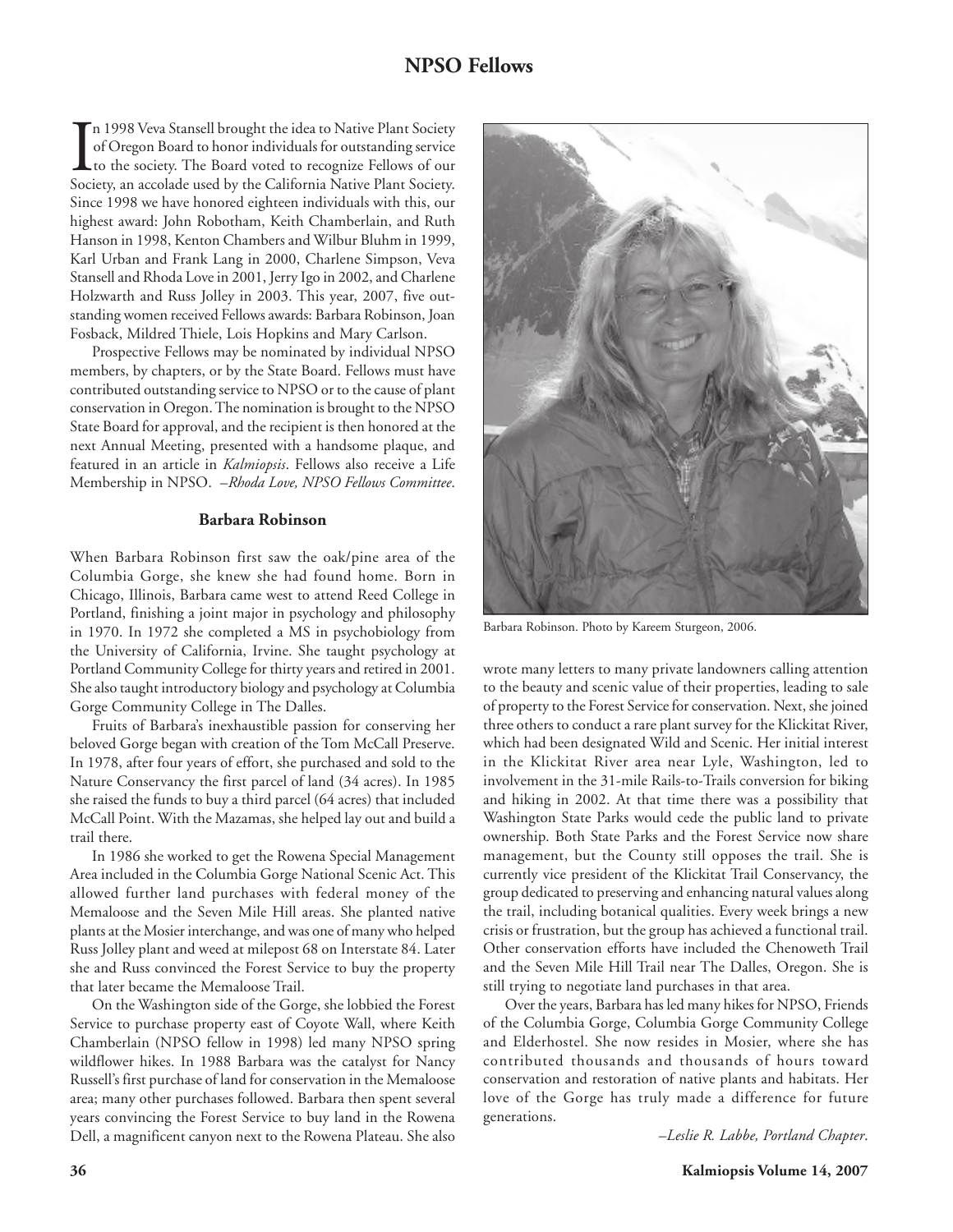## **Douglas County's Little Old Ladies in Hiking Boots: Lois Wesley Hopkins, Mildred Thiele, Joan Fosback, and Mary Carlson**

This is the story of four Douglas County women, self-proclaimed "Little Old Ladies in Hiking Boots," whose passion for native plants placed their county at the forefront of the Oregon Flora Project. The four women, Lois Wesley Hopkins, Mildred Thiele, Joan Fosback, and Mary Carlson, founded the herbarium at the Douglas County Museum of History and Natural History, without any formal education in botany. In 1994, the US Department of Agriculture presented the four with a certificate "in recognition and appreciation for the outstanding commitment and dedication to the identification of the flora of Douglas County." After decades of devoted volunteer work, the four women knew Douglas County plants better than else anyone did. During this time, they focused their energies on finding every plant that grew in the county. Collectively, they filled the herbarium in the Douglas County Museum with pressed specimens of more than 3,000 plants.

Their great partnership started in the early 1960s over an orchid. Lois Wesley Hopkins, a first grade teacher, learned that Mildred Thiele, a second grade teacher, thought a coral root was a member of the heath family. Lois knew a little bit about botany at that time, and had recently taken a class in natural history just to have something extra to share with her students. Also, in 1960, the late George Abdill, former director of the Douglas County Museum talked Lois into working on a herbarium project for the museum. Lois remembered his request was simple,—he wanted a sample of every plant that grew in Douglas County.

When Lois began the herbarium project she knew she had to have help. After letting Mildred know that the coral root was in the orchid family, she asked Mildred if she'd care to join her in the herbarium project. It was then they discovered a mutual interest in a new-found love of wildflower identification. "I was already doing art work in watercolors and illustrating the plants seemed like something I'd enjoy," Mildred said. "I grew up in Tyee and marveled at the many wild plants in the woods, but I never got into the scientific part until I got together with Lois."

When Lois and Mildred met Joan Fosback at the Glide Wildflower Show in 1967, they became a team of three. Joan became interested in botany as a child in Medford. Her mother and maternal grandmother were crazy about gardening and Joan took a great interest in plants and being outdoors. She and her husband Ollie moved to Roseburg in 1947. Ollie gave her a simple wildflower book, which led to a lifetime of learning about plants, including volunteering at the Glide Wildflower Show.

The three ladies immersed themselves in the wild, week-long frenzy of plant gathering that precedes the show each year. They scoured hillsides, forests, meadows, cliffs, and shores to find plants to take back to the show and carefully identify. Fortified with the ladies' extra energy, the Glide Wildflower Show grew from a very modest collection of locally collected plants to an extravaganza of hundreds of correctly identified plants all neatly arranged by family. As Joan became more and more interested in native plants, she acquired a microscope, a set of botany textbooks, and a plant press. She was seldom seen without a flora and plant press during family vacations, on summer botany surveys with Mildred and Lois, and collecting for the Glide Wildflower Show.

In 1977 the "Little Old Ladies in Hiking Boots" crew was delighted with a new challenge: the Bureau of Land Management (BLM) contracted with them to compile a *Para-Botanist Training Package*. This comprehensive report became the first botanical report of the BLM Roseburg District. The group continued to develop a Douglas County plant checklist indicating which plants might be considered "threatened or endangered."

Mary Carlson moved to Roseburg in 1979 and met the three other ladies in 1982. She was a city girl, born in San Francisco, with a keen sense of adventure. She and her twin sister climbed Mt. Rainier when they were 12 years old (setting a record for youngest climbers at the time). She earned a private pilot's license while studying for a degree in microbiology at Stanford University. "I knew nothing about plants," she said. "In my freshman year at college, I took botany, but I have learned everything I know from this group."



Left to right: Mildred Thiele, Lois Hopkins, Mary Carlson, and Joan Fosback. Photo by Amiran White, courtesy of The News-Review, Roseburg.

In 1980, the group was invited to house their private botanical collection at the Douglas County museum and to establish a scientific herbarium. The Friends of the Museum generously supplied cabinets, dissecting microscopes, scientific books and various supplies. Dr. David Wagner and Dr. Kenneth Chambers gave valuable suggestions to the three ladies. Collecting and mounting plant specimens moved them to the next level. Soon they needed a more workable system for recording plant lists and accessions to the herbarium. Mary's contributions to the group included her knowledge of Latin and computer skills. In the summer of 1987, Lois Hopkins asked Mary to baby-sit her computer and by summer's end, Mary had entered all the collections in a computerized plant database!